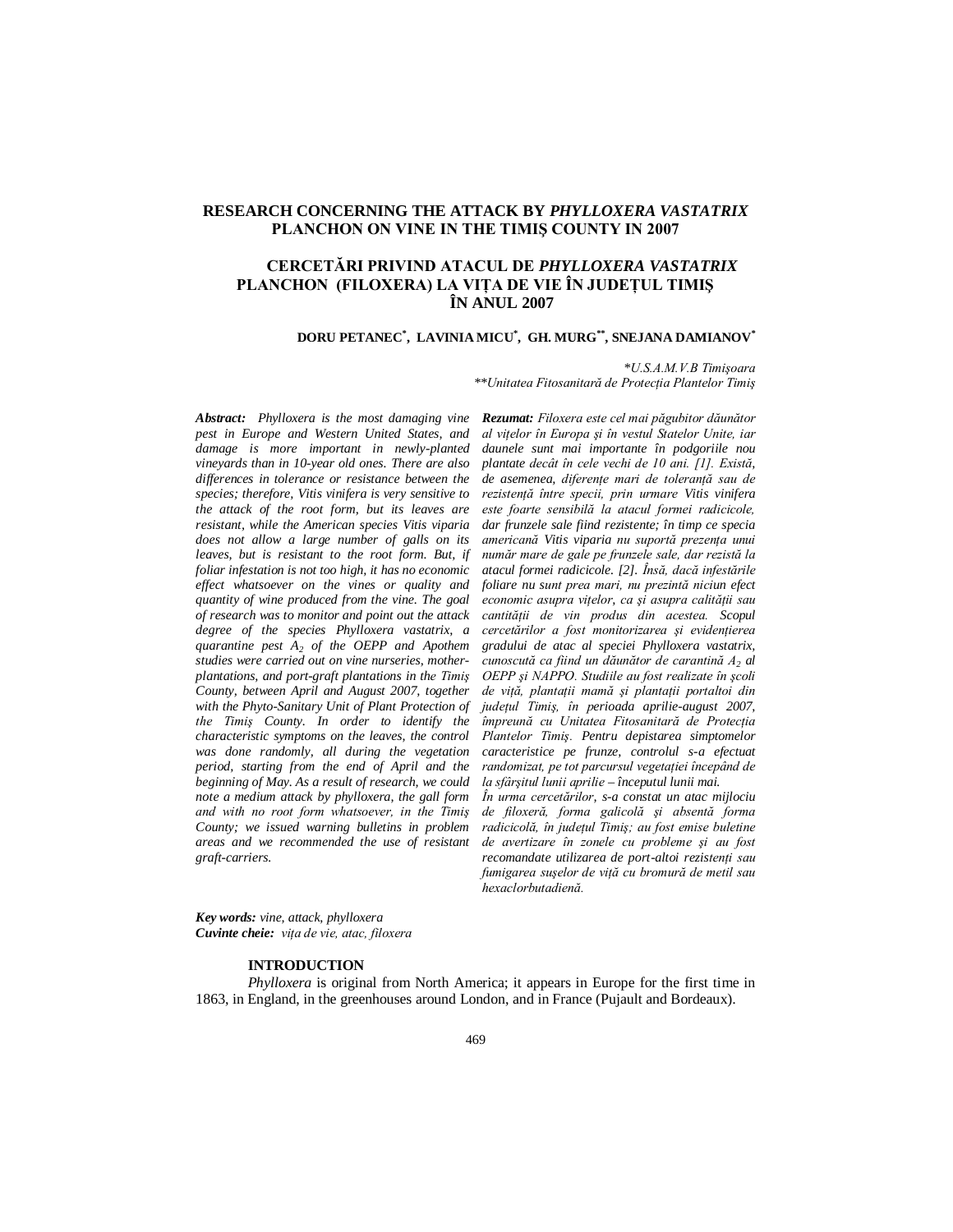In Romania, it was signalled in 1884, in the Dealul Mare vineyards, from where it spread in all vineyards in the country.

This species has four forms, i.e.: gallicol, radicicle, sexuparous, and sexuated.

The gallicol form attacks the tip leaves. After it punches and sucks the cell juice, on the underside of the leaf appear galls under the form of irregular urns the size of a pea. At first, galls are yellowish-greenish, and then brownish. On a single leaf there may be 15-30 galls. As a result of attack, leaf metabolism is low, which prevents shoot wood from maturing.

The attack by the gallicol form is of importance for port-graft plantations, with poor quality results.

The presence or the absence of the gallicol form depends on numerous forms, among which soil and environment.

### **MATERIALS AND METHOD**

The studies were carried out on vine nurseries, mother-plantations, and port-graft plantations in the Timiş County (ex. S.C. Agricola Pădureni), between April and August 2007, together with the Phyto-Sanitary Unit of Plant Protection of the Timiş County. In order to identify the characteristic symptoms on the leaves, the control was done randomly, all during the vegetation period, starting from the end of April and the beginning of May.

#### **RESULTS AND DISCUSSION**

From the previous years, we have inherited a large amount of *Phylloxera* (the gallicol form) since they did not collect all the infested leaves in the fall of 2006. They know that the last sexuated generation lays winter eggs and leaves infested by *Phylloxera* remain on the plant for a longer period of time; as a result, vineyard plantations would need supplementary maintenance works, meant to prevent *Phylloxera* attack.

| m |  |
|---|--|
|   |  |

|                     |                          | -------             |                        |                     |                     |            |         | $\sim$  | .                      |          |      |
|---------------------|--------------------------|---------------------|------------------------|---------------------|---------------------|------------|---------|---------|------------------------|----------|------|
|                     | <b>Number of samples</b> |                     |                        |                     |                     |            |         |         |                        |          |      |
| Time of<br>sampling | R <sub>1</sub><br>$\%$   | R <sub>2</sub><br>% | R <sub>3</sub><br>$\%$ | R <sub>4</sub><br>% | R <sub>5</sub><br>% | R6<br>$\%$ | R7<br>% | R8<br>% | R <sub>9</sub><br>$\%$ | R10<br>% | Mean |
| 15. May. 2007       | 5                        | 17                  | 15                     | 10                  | 19                  | 21         | 19      | 18      | 19                     | 23       | 16.6 |
| 10.Julie.2007       | 13                       | 23                  | 19                     | 22                  | 27                  | 28         | 30      | 22      | 26                     | 35       | 24.5 |
| 28. August. 2007    | 22                       | 29                  | 23                     | 26                  | 28                  | 32         | 30      | 25      | 29                     | 38       | 28.2 |
|                     |                          |                     |                        |                     |                     |            |         |         |                        |          | 23.1 |

Assessing attack by *Phylloxera vastatrix* in the Timiş County (2007)

As a result of research, we could see (Table 1) that they did not apply properly chemical treatments for the prevention and control of the gallicol form; this is why the 2006 reserve was pretty large, and in May, when they made the first measurements, there were large amounts of leaves attacked (16.6%) by the gallicol form of *Phylloxera*.

In the following two measurements, in July and August respectively, the percentage of attacked leaves increased on the average to 24.5% and 28.2%, respectively. (figure 2).

After about two months from the first measurement, the percentage of attacked leaves increased with about 7.9% (on July 10, 1007), and three months after the first control, the percentage increased with 11.6% leaves attacked (on August 28, 2007).

The high percentage of leaves attacked had a negative impact on the maturation of the shoots, on deformation, and on small grape bean clusters with low sugar content.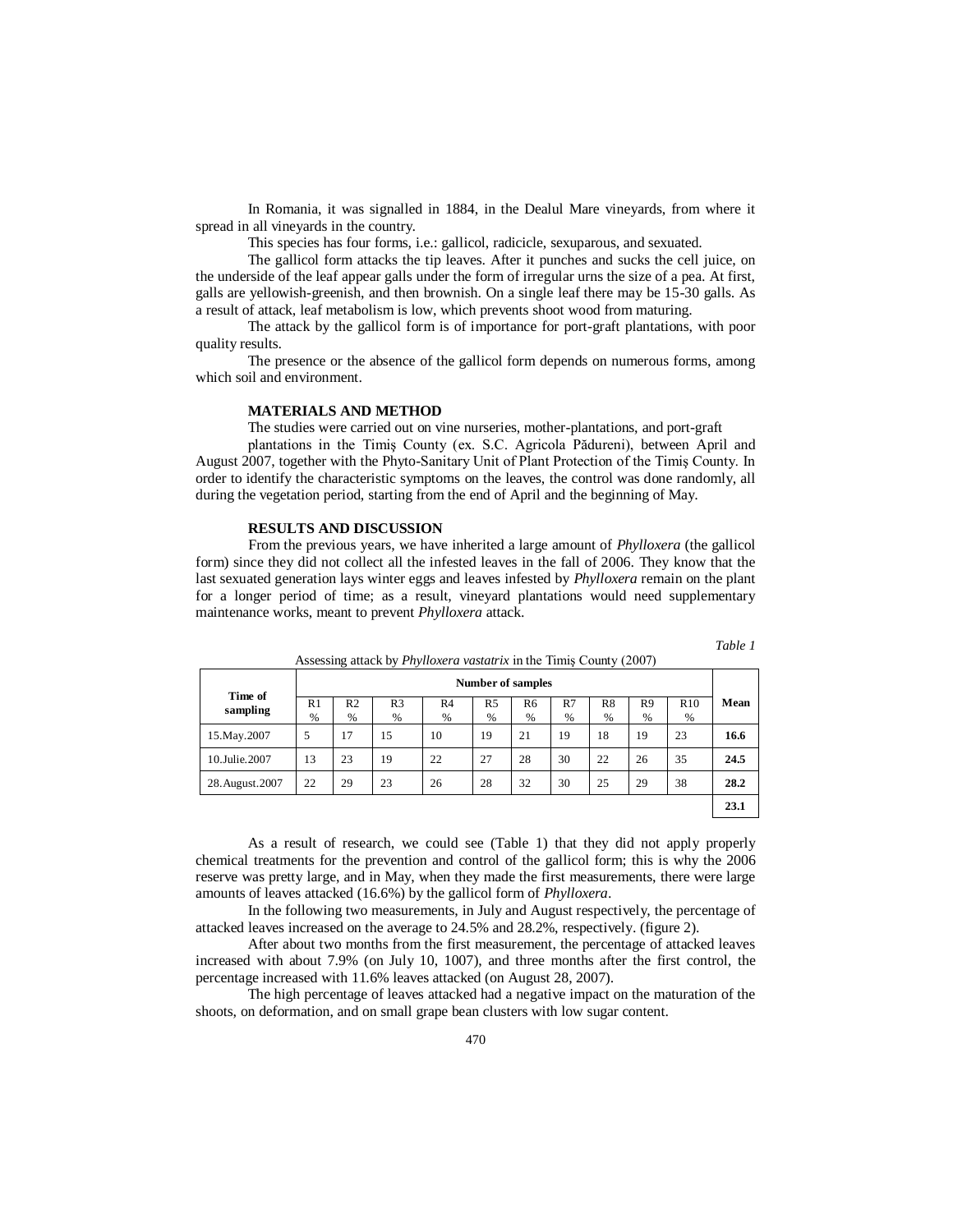

Fig.1. Attack leave by Phylloxera vastatrix, gallicol form

Since the mean of the three measurements being 23.1%, the attacked leaves point to a medium attack by *Phylloxera vastatrix*, the gallicol form. (figure 1).



Fig.2. The percentage of attacked leaves

### **CONCLUSIONS**

We could note a medium attack by phylloxera, the gall form and with no root form whatsoever, in the Timiş County.

We issued warning bulletins in problem areas and we recommended the use of resistant graft-carriers.

In the fall of 2007, there was still a large reserve of Phylloxera of the gallicol form. The winter was soft; as a result, winter eggs remained viable.

In 2008, the attack by *Phylloxera vastatrix* (the gallicol form) will be much above the average (strong or very strong) in the studied areas, if they do not apply treatments in due time, in proper conditions, and with specific products. Grape production will be low and of poor quality, endangering the production of 2009 with quick debilitation and repeated drying of the stems.